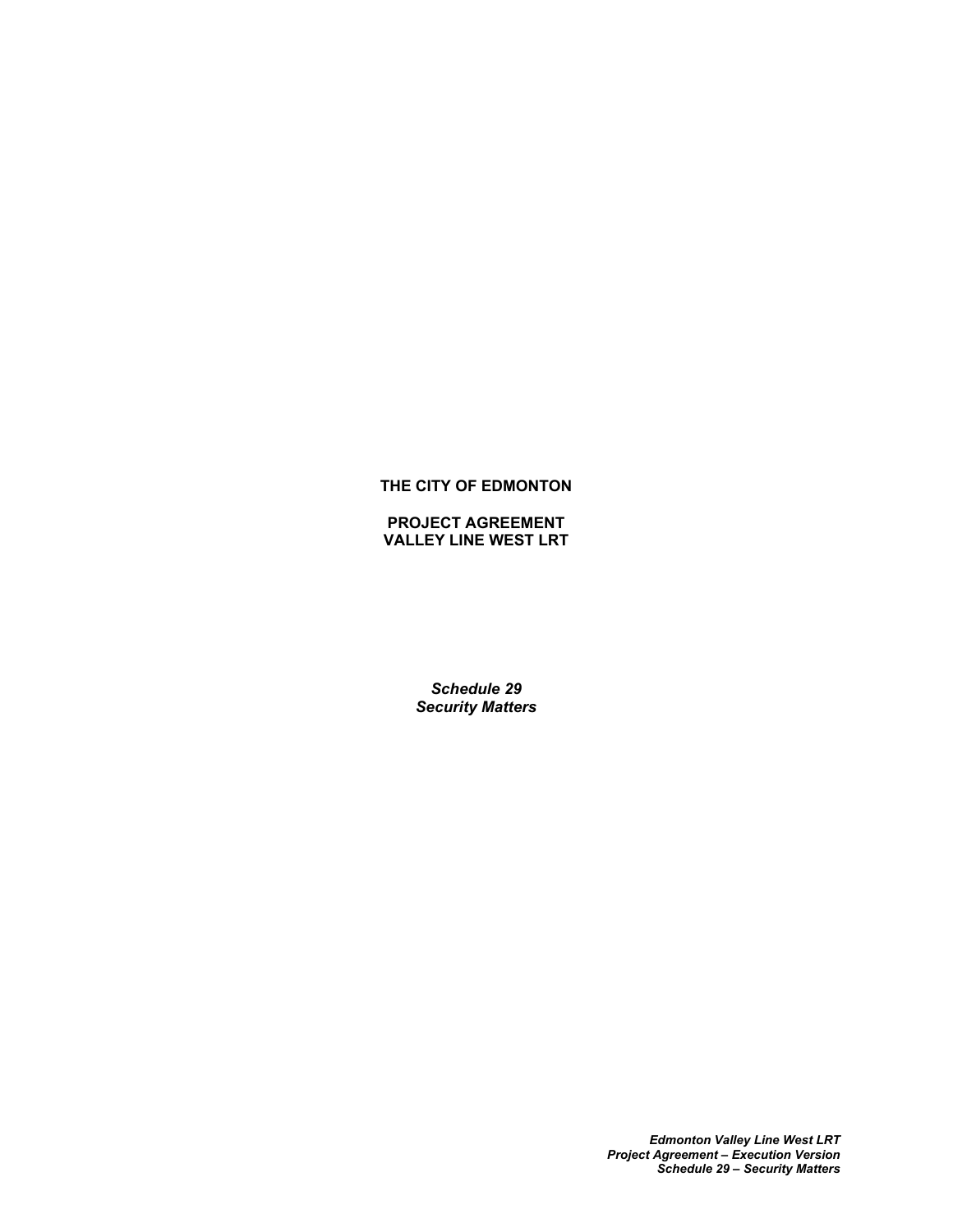# **TABLE OF CONTENTS**

# **[1. SECURITY 1](#page-2-0)**

|    | 1.1 |  |  |
|----|-----|--|--|
|    | 1.2 |  |  |
|    | 1.3 |  |  |
|    | 1.4 |  |  |
|    | 1.5 |  |  |
|    | 1.6 |  |  |
|    | 1.7 |  |  |
| 2. |     |  |  |
|    | 2.1 |  |  |
|    | 2.2 |  |  |
|    |     |  |  |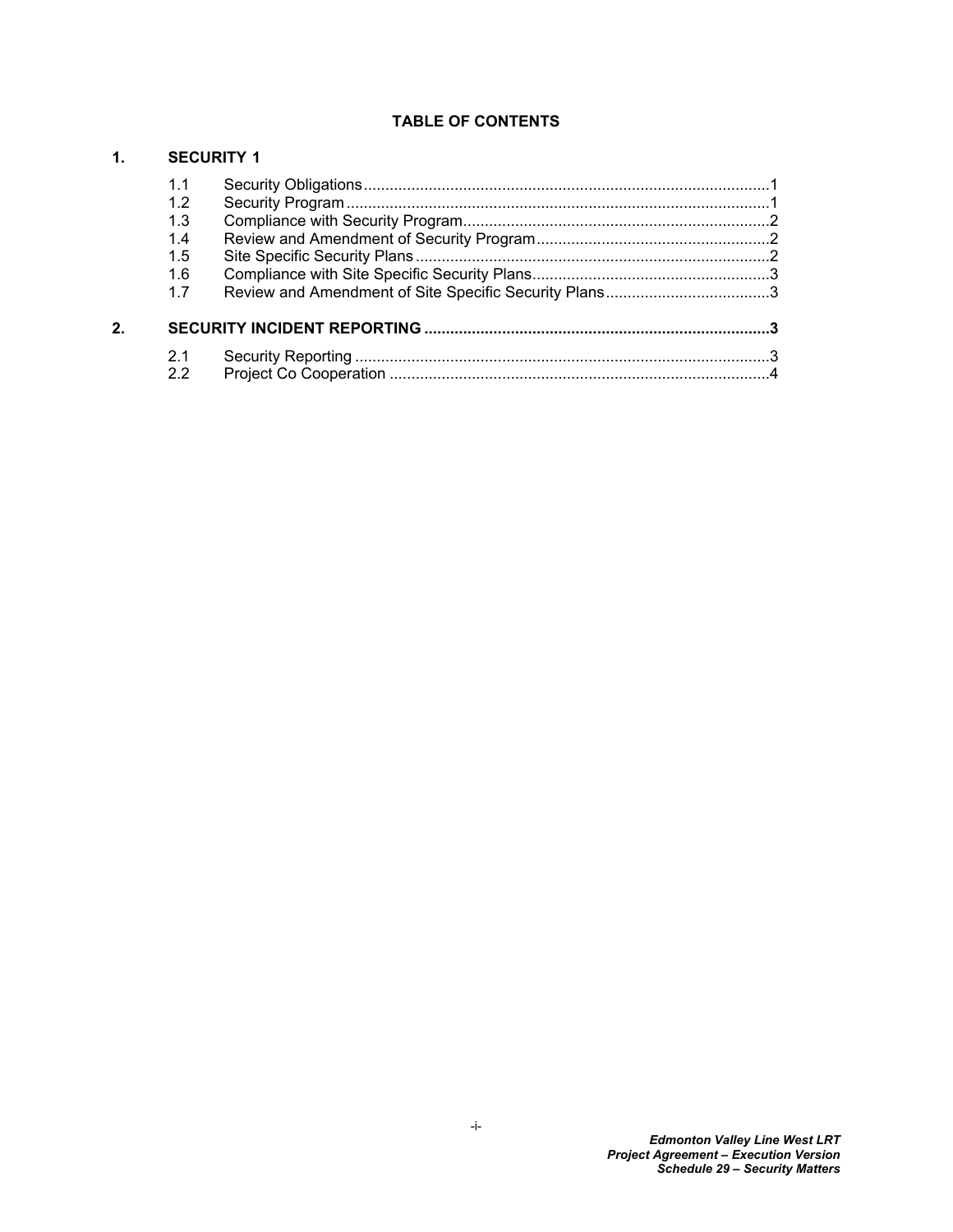#### **SCHEDULE 29**

#### **SECURITY MATTERS**

#### <span id="page-2-0"></span>**1. SECURITY**

# <span id="page-2-1"></span>**1.1 Security Obligations**

Project Co shall be responsible for and shall, using a balance of physical and operational means, ensure the security of:

- (a) each Site, including all Project Work and existing structures, equipment and materials located within the Sites;
- (b) the Infrastructure, including all Structures, facilities, equipment, components, systems and sub-systems forming part of the Infrastructure;
- (c) the Light Rail Vehicles when such are under the care or control of Project Co; and
- (d) all other areas of the Lands that are under the care or control of Project Co.

Project Co's security responsibilities pursuant to this Section 1.1 *[Security Obligations]* of this Schedule 29 *[Security Matters]* shall include protection from intrusion, trespass and other unauthorized access, theft, vandalism, mischief and other criminal conduct, 24 hours per day, 7 days per week.

Project Co's Representative shall be the primary point of contact for the City and Emergency Services such as the Edmonton Police Service and ETS Transit Security for all security related matters occurring during the Construction Period.

Notwithstanding any other provision of this Agreement, Project Co's obligations under this Schedule 29 *[Security Matters]* are applicable only in respect of the relevant City Lands and Phase 1 Infrastructure up to and including the Phase 1 Construction Completion Date, and the relevant City Lands and Infrastructure (excluding the Phase 1 Infrastructure) up to and including the Construction Completion Date.

## <span id="page-2-2"></span>**1.2 Security Program**

Not less than 30 days before commencing any Construction activities within the Lands, Project Co shall prepare and submit to the City a comprehensive physical and operational security program (the "**Security Program**").

The Security Program shall:

- (a) be prepared in accordance with Good Industry Practice;
- (b) comply with all Applicable Law;
- (c) provide details of Project Co's plan for security, including:
	- (i) the use of real time monitoring and response to threats and potential threats to security;
	- (ii) the process for:
		- (A) cooperating with; and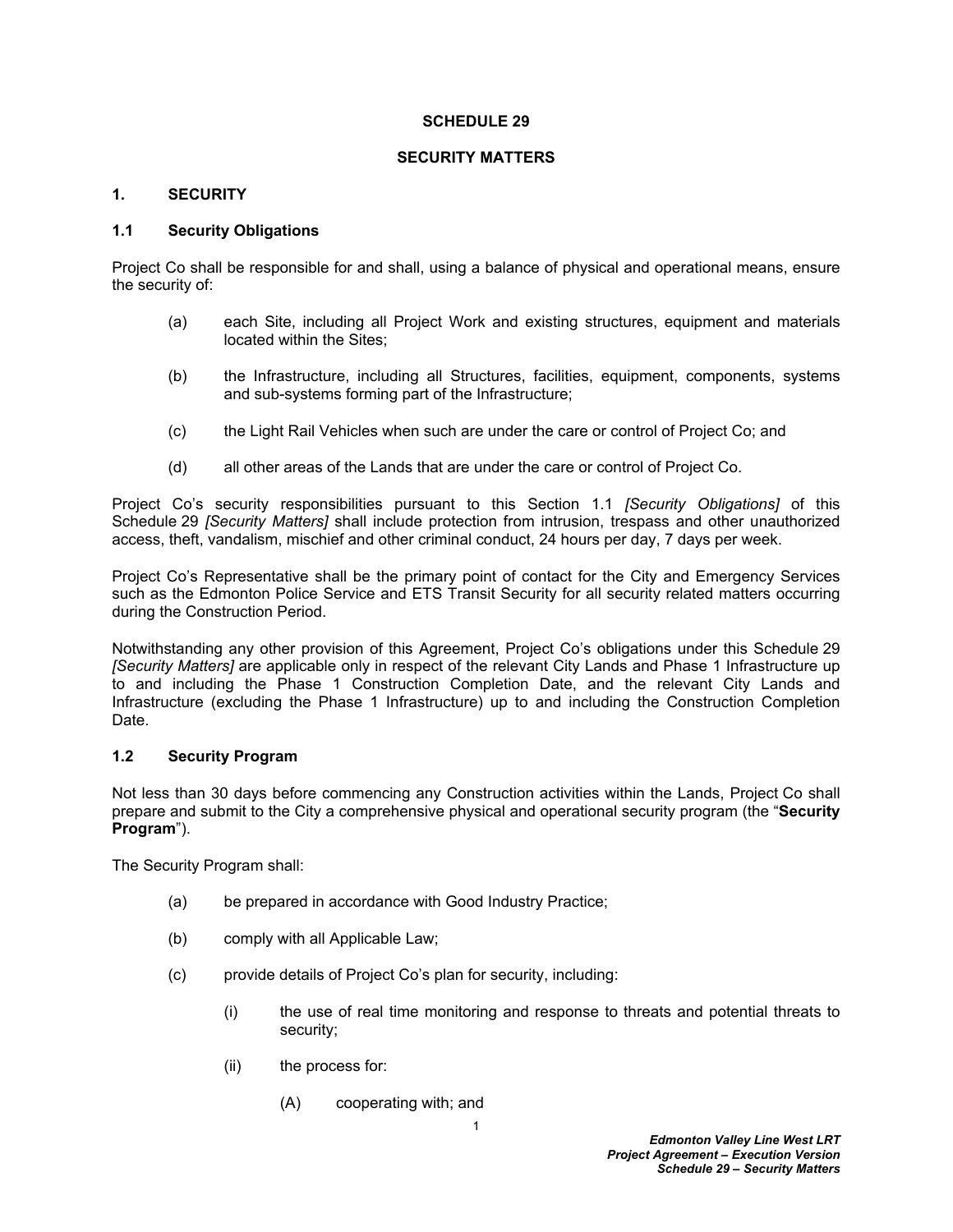(B) the real time reporting of Security Incidents, emergencies, crimes in progress and Potential Incidents to,

the City and the applicable Emergency Services in accordance with Section 2 *[Security Incident Reporting]* of this Schedule 29 *[Security Matters]*;

- (iii) the establishment of physical separations between the Project Work and public spaces, including management and administration of access points and restricted access areas and identification of applicable Site boundaries;
- (iv) the implementation, management and administration of effective systems for authentication of individuals to be allowed access to the applicable Sites; and
- (v) Security Incident, emergency, crimes in progress and Potential Incident identification, response and investigation procedures;
- (d) include a method statement and reporting hierarchy demonstrating Project Co's security organization, reporting relationships and responsibilities;
- (e) be integrated and coordinated with the Emergency Response Plan;
- (f) establish procedures and training programs to ensure compliance with Applicable Law and the applicable requirements of Schedule 18 [*Freedom of Information and Protection of Privacy*]; and
- (g) identify locations at which security personnel will be deployed, if any, and establish procedures to ensure that all such security personnel are duly licensed.

# <span id="page-3-0"></span>**1.3 Compliance with Security Program**

Project Co shall implement, and cause all Project Co Persons to comply with, the accepted Security Program, and any subsequent amendments to the Security Program, which have been accepted by the City. The City shall comply, and cause all City Persons to comply, with the accepted Security Program, and any subsequent amendments to the Security Program, which have been accepted by the City.

#### <span id="page-3-1"></span>**1.4 Review and Amendment of Security Program**

Project Co shall review and amend the Security Program from time to time throughout the Construction Period as necessary to ensure that the Security Program at all times:

- (a) reflects the nature of the Project Work being performed, including any changes in work methods or security threats associated with the Project Work; and
- (b) complies with the requirements set out in Section 1.2 *[Security Program]* of this Schedule 29 *[Security Matters]*.

Prior to implementing any Security Program amendments, Project Co shall submit to the City the proposed amendments.

#### <span id="page-3-2"></span>**1.5 Site Specific Security Plans**

Before commencing Construction activities within a Site, Project Co shall prepare and submit to the City a Site specific security plan covering the applicable Site (each, a "**Site Specific Security Plan**"). Each Site Specific Security Plan shall:

(a) be prepared in accordance with Good Industry Practice;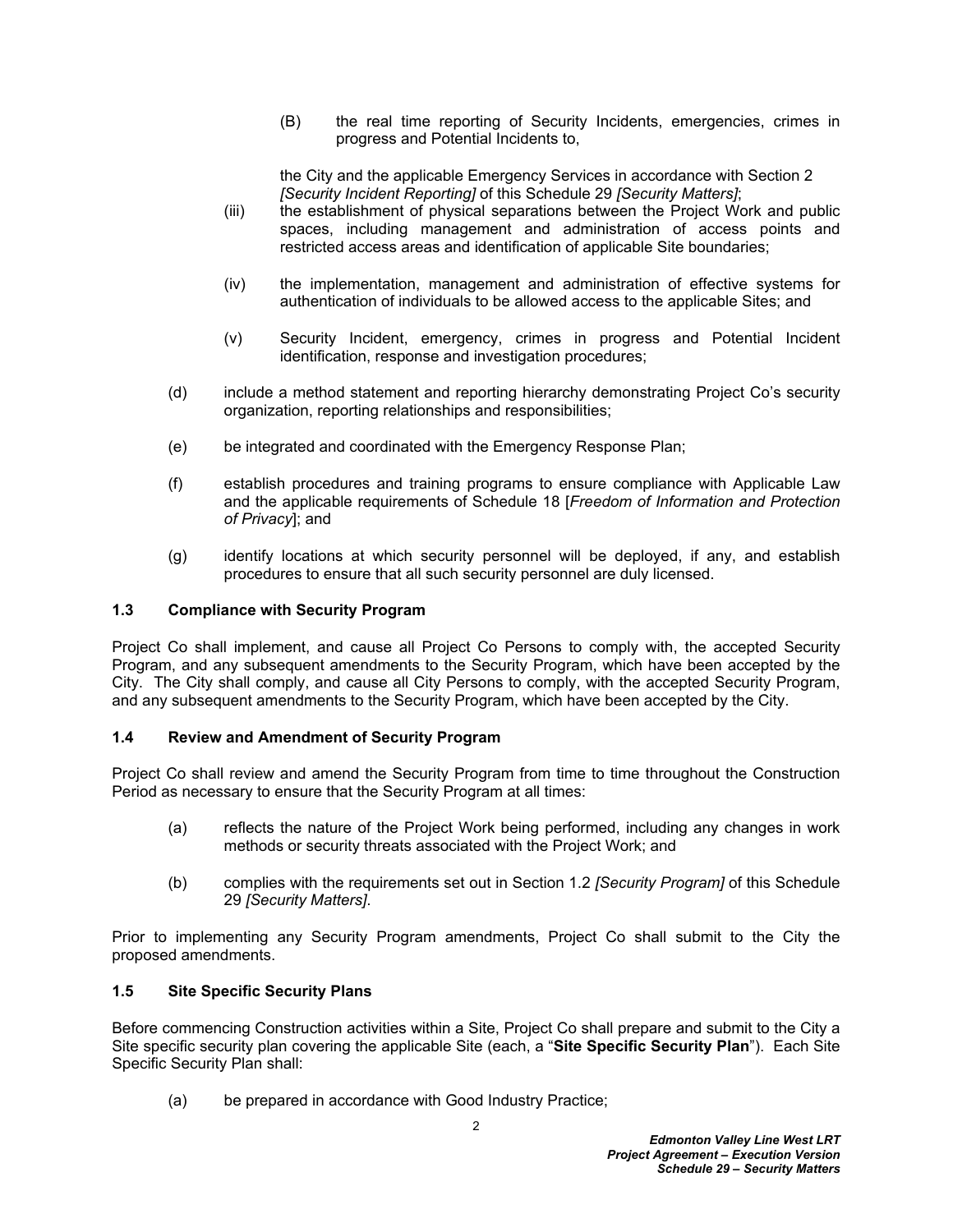- (b) comply with all Applicable Law;
- (c) address all Site specific security threats;
- (d) establish physical and operational security zones within the Site, including access/egress routes and signage;
- (e) provide for appropriate signage around each Site to inform the public:
	- (i) that trespass is forbidden;
	- (ii) of the security precautions in place at the applicable Site, including the use of CCTV, if applicable; and
	- (iii) of the contact details for Project Co's Representative; and
- (f) identify locations at which CCTV is to be employed, if any.

# <span id="page-4-0"></span>**1.6 Compliance with Site Specific Security Plans**

Project Co shall implement, and cause all Project Co Persons to comply with, the accepted applicable Site Specific Security Plans, and any subsequent amendments to such Site Specific Security Plans, which have been accepted by the City. The City shall comply, and cause all City Persons to comply, with the accepted Site Specific Security Plans, and any subsequent amendments to the Site Specific Security Plans, which have been accepted by the City.

# <span id="page-4-1"></span>**1.7 Review and Amendment of Site Specific Security Plans**

Project Co shall review and amend the Site Specific Security Plans from time to time throughout the Term as necessary to ensure that each Site Specific Security Plan at all times:

- (a) reflects the nature of the Project Work being performed at the applicable Site, including any changes in the Site, work methods or security threats associated with such Project Work; and
- (b) complies with the requirements set out in Section 1.5 *[Site Specific Security Plans]* of this Schedule 29 *[Security Matters]*.

Prior to implementing any Site Specific Security Plan amendments, Project Co shall submit to the City the proposed amendments.

#### <span id="page-4-2"></span>**2. SECURITY INCIDENT REPORTING**

# <span id="page-4-3"></span>**2.1 Security Reporting**

Project Co shall report all Security Incidents, emergencies, crimes in progress and Potential Incidents to the City and the applicable Emergency Services:

- (a) in real time, or as soon as practicable after Project Co or a Project Co Person becomes aware of the Security Incident, emergency, crime in progress or Potential Incident; and
- (b) in accordance with the Security Program.

All security reports shall be prepared and maintained in a format consistent with the City's then current security incident reporting systems.